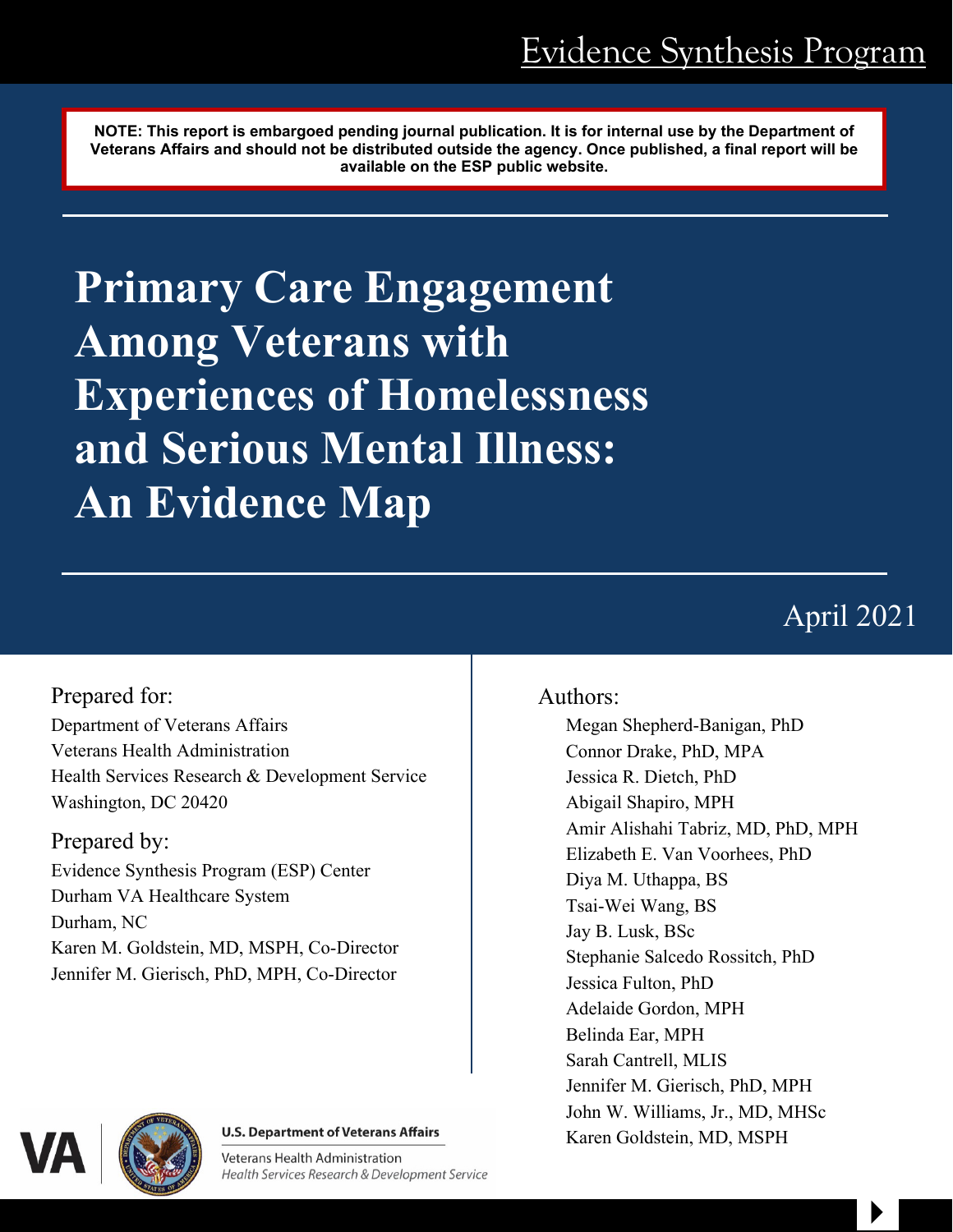# **PREFACE**

The VA Evidence Synthesis Program (ESP) was established in 2007 to provide timely and accurate syntheses of targeted healthcare topics of importance to clinicians, managers, and policymakers as they work to improve the health and healthcare of Veterans. These reports help:

- Develop clinical policies informed by evidence;
- Implement effective services to improve patient outcomes and to support VA clinical practice guidelines and performance measures; and
- Set the direction for future research to address gaps in clinical knowledge.

The program comprises three ESP Centers across the US and a Coordinating Center located in Portland, Oregon. Center Directors are VA clinicians and recognized leaders in the field of evidence synthesis with close ties to the AHRQ Evidence-based Practice Center Program and Cochrane. The Coordinating Center was created to manage program operations, ensure methodological consistency and quality of products, and interface with stakeholders. To ensure responsiveness to the needs of decision makers, the program is governed by a Steering Committee composed of health system leadership and researchers. The program solicits nominations for review topics several times a year via the [program website.](https://www.hsrd.research.va.gov/publications/esp/TopicNomination.cfm)

Comments on this evidence report are welcome and can be sent to Nicole Floyd, Deputy Director, ESP Coordinating Center at [Nicole.Floyd@va.gov.](mailto:Nicole.Floyd@va.gov)

**Recommended citation:** Shepherd-Banigan M, Drake C, Dietch JR, Shapiro A, Alishahi Tabriz A, Van Voorhees E, Uthappa DM, Wang TW, Lusk J, Salcedo Rossitch S, Fulton J, Gordon AM, Ear B, Cantrell S, Gierisch JM, Williams JW, Goldstein KM. Primary Care Engagement Among Veterans with Housing Insecurity and Serious Mental Illness. Washington, DC: Evidence Synthesis Program, Health Services Research and Development Service, Office of Research and Development, Department of Veterans Affairs. VA ESP Project #09-010; 2021. Available at: [https://www.hsrd.research.va.gov/publications/esp/reports.cfm.](https://www.hsrd.research.va.gov/publications/esp/reports.cfm)

This report is based on research conducted by the Evidence-based Synthesis Program (ESP) Center located at the **Durham VA Medical Center, Durham, NC**, funded by the Department of Veterans Affairs, Veterans Health Administration, Office of Research and Development, Quality Enhancement Research Initiative. This work was supported by the Durham Center of Innovation to Accelerate Discovery and Practice Transformation (ADAPT), (CIN 13-410) at the Durham VA Health Care System. The findings and conclusions in this document are those of the author(s) who are responsible for its contents; the findings and conclusions do not necessarily represent the views of the Department of Veterans Affairs or the United States government. Therefore, no statement in this article should be construed as an official position of the Department of Veterans Affairs. No investigators have any affiliations or financial involvement (*eg*, employment, consultancies, honoraria, stock ownership or options, expert testimony, grants, or patents received or pending, or royalties) that conflict with material presented in the report.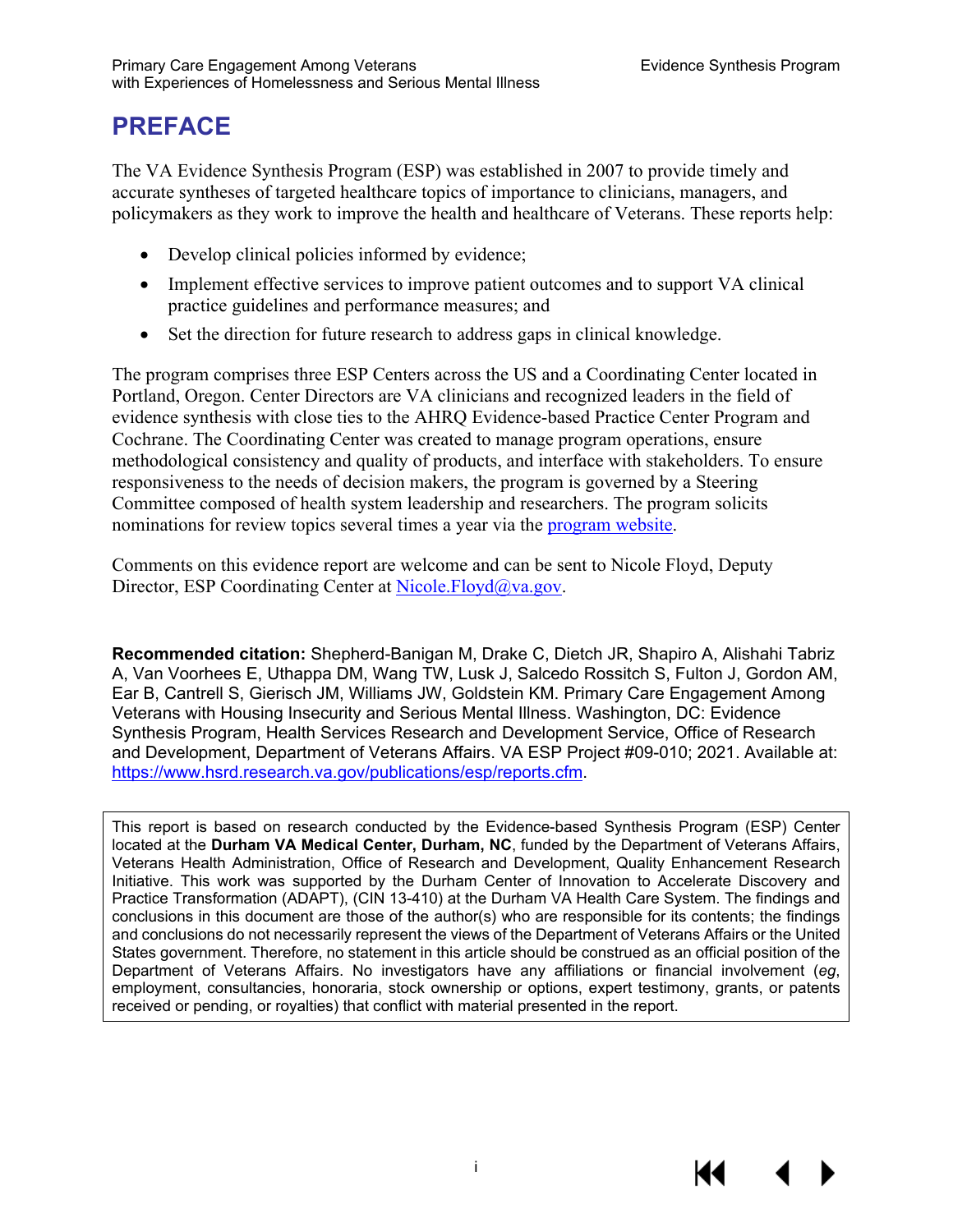# **ACKNOWLEDGMENTS**

This topic was developed in response to a nomination by the National Center on Homelessness Among Veterans to inform development of a new program to enhance primary care utilization among Veterans with experiences of homelessness and serious mental illness (SMI). The scope was further developed with input from the topic nominators (*ie*, Operational Partners), the ESP Coordinating Center, the report team, and the technical expert panel (TEP).

In designing the study questions and methodology at the outset of this report, the ESP consulted several technical and content experts. Broad expertise and perspectives were sought. Divergent and conflicting opinions are common and perceived as healthy scientific discourse that results in a thoughtful, relevant systematic review. Therefore, in the end, study questions, design, methodologic approaches, and/or conclusions do not necessarily represent the views of individual technical and content experts.

#### **Operational Partners**

Operational partners are system-level stakeholders who have requested the report to inform decision-making. They recommend Technical Expert Panel (TEP) participants; assure VA relevance; help develop and approve final project scope and timeframe for completion; provide feedback on draft report; and provide consultation on strategies for dissemination of the report to field and relevant groups.

Dina Hooshyar, MD, MPH Director, National Center on Homelessness Among Veterans

#### **Technical Expert Panel (TEP)**

To ensure robust, scientifically relevant work, the TEP guides topic refinement; provides input on key questions and eligibility criteria, advising on substantive issues or possibly overlooked areas of research; assures VA relevance; and provides feedback on work in progress. TEP members are listed below:

Daniel Bradford, MD, MPH National Director, Intensive Case Management Services, VA Central Office Durham, NC

Nicholas Bowersox, PhD, ABPP Director, VA QUERI Center for Evaluation and Implementation Ann Arbor, MI

Evelyn Chang, MD Physician and Health Services Researcher at Department of Veterans Affairs West Los Angeles, CA

Sonya Gabrielian MD, MPH Physician and Health Services Researcher at Department of Veterans Affairs West Los Angeles, CA

К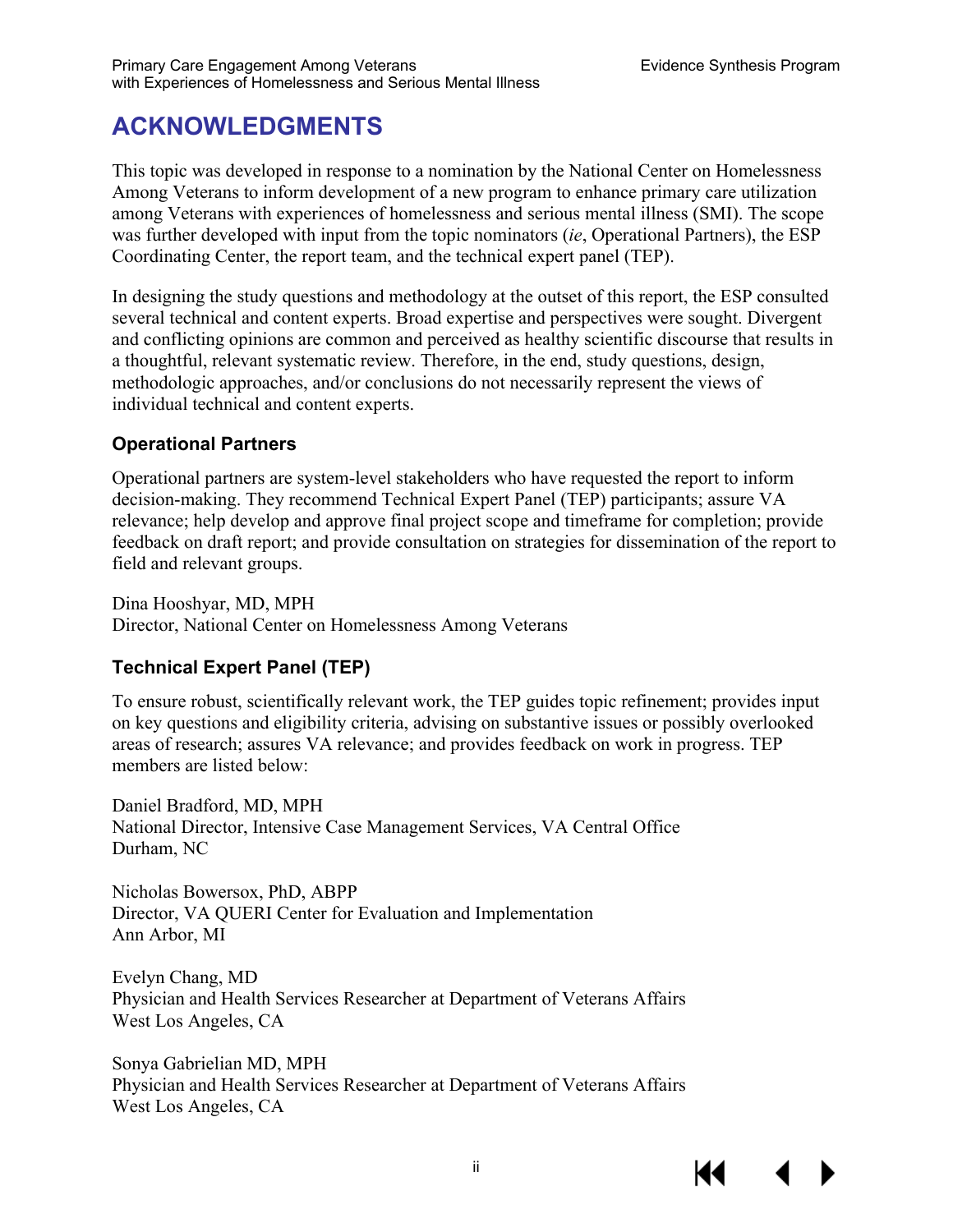Andrew Pomerantz, MD National Mental Health Director, Integrated Care, VA Central Office Washington, DC

Michal Wilson, MD Medical Advisor, Homeless Programs, VA Central Office Washington, DC

#### **Peer Reviewers**

The Coordinating Center sought input from external peer reviewers to review the draft report and provide feedback on the objectives, scope, methods used, perception of bias, and omitted evidence. Peer reviewers must disclose any relevant financial or non-financial conflicts of interest. Because of their unique clinical or content expertise, individuals with potential conflicts may be retained. The Coordinating Center and the ESP Center work to balance, manage, or mitigate any potential nonfinancial conflicts of interest identified.

KI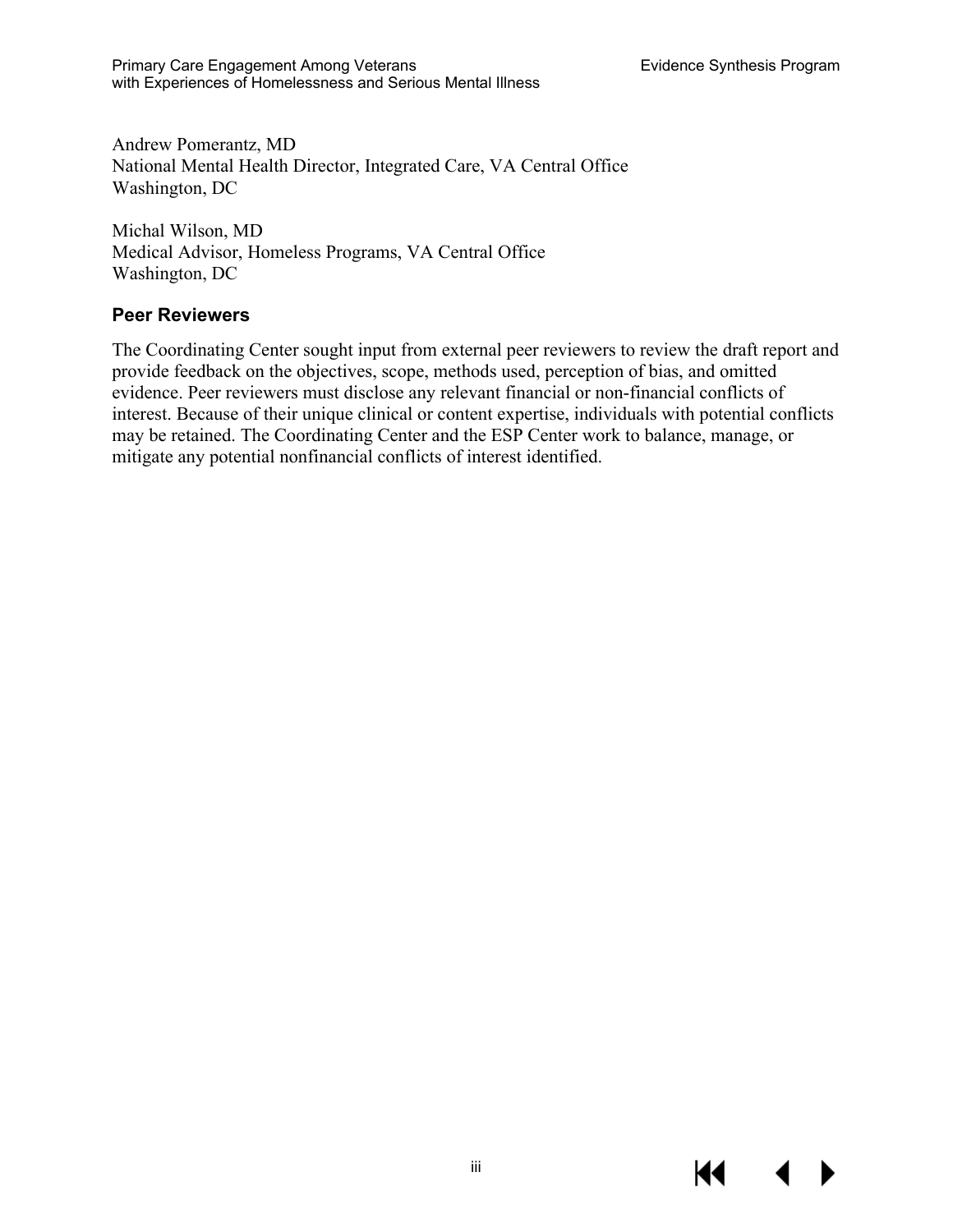# **EXECUTIVE SUMMARY**

### **INTRODUCTION**

Adults with experiences of homelessness, both those who have been homeless and those with housing insecurity, are more likely to suffer from higher rates of chronic illness and early mortality compared with those who are not homeless. Adults with experiences of homelessness experiences also have a higher mental health burden than the general population; about 20-25% of people who experience homelessness in the United States also have been diagnosed with serious mental illness (SMI). The VA National Psychosis Registry defines SMI as the presence of schizophrenia, other psychotic disorders, or bipolar disorder. Mental and behavioral health disorders threaten household stability, which, in turn, leads to poor community integration and engagement with medical care. Hence, both experiences of homelessness and mental illness are vulnerabilities that negatively impact health and receipt of health care. Individuals with experiences of homelessness and SMI would benefit greatly from longitudinal medical care delivered in the context of a population-tailored clinical setting, yet the underlying context of both experiences of homelessness and SMI create notable barriers to accessing and engaging with traditional clinic-based primary care. As a result, these individuals receive less preventive care and chronic disease management and often receive the majority of their health care in episodic acute care visits delivered in more costly locations such as emergency departments, which are ill equipped for the complexity of this patient population.

Previously developed interventions have focused on collaborations between primary care and either persons with SMI or persons with experiences of homelessness, but few interventions have targeted both populations simultaneously. To date there have been no systematic examinations of the breadth of the literature about interventions that attempt to improve engagement in care for populations with intersecting needs related to SMI and experiences of homelessness. For health systems to better meet the health care needs of this complex population, it is critical to learn about the types of interventions, strategies that have been tested, and outcomes evaluated to better connect patients with housing insecurity and SMI to primary care. In this evidence map, we systematically examine the literature and provide an overview of the quantity and distribution of intervention types and components that were assessed to improve engagement in primary care for individuals with experiences with homelessness and SMI.

The Key Questions (KQs) for this evidence map were:

- **KQ 1:** What intervention strategies have been studied among adults with experiences of homelessness or who are at high risk of becoming homeless and who have serious mental illness (SMI) to promote engagement in primary care?
- **KQ 2:** What measures have been used to evaluate interventions among adults with experiences of homelessness or at high risk of becoming homeless and who have SMI to promote engagement in primary care?

#### **METHODS**

We followed a standard protocol for this evidence mapping review developed in collaboration with our operational partners and a technical expert panel. The protocol was developed prior to

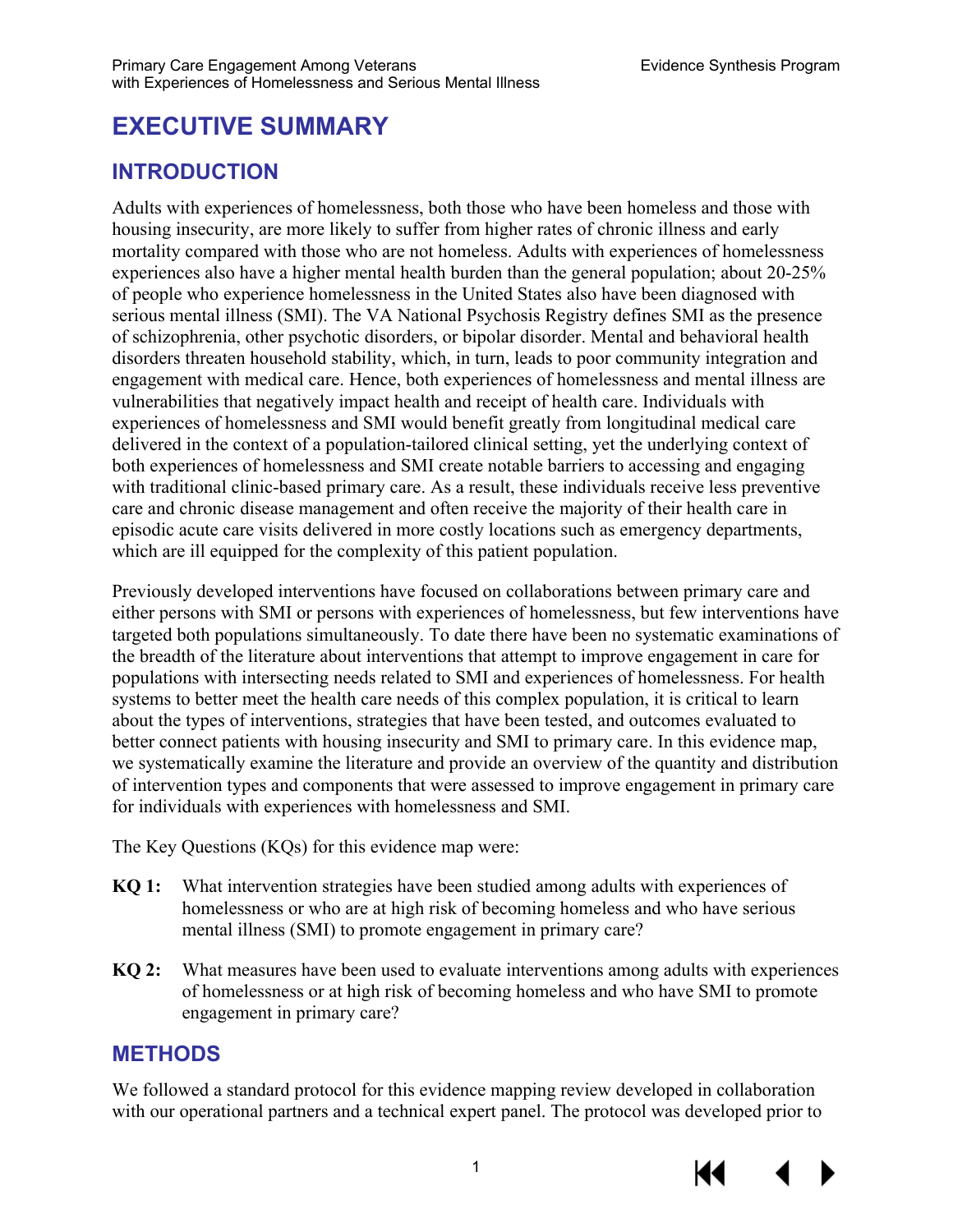the conduct of the review, and there were no significant deviations after registration. The methods for this systematic review followed standards described in the Cochrane Handbook.

#### **Data Sources and Searches**

We collaborated with an expert medical librarian to conduct a primary search of the literature from database inception to May 15, 2020, in MEDLINE® (via Ovid®), EMBASE (via Elsevier), and PsycINFO (via Ovid®). We also hand-searched the bibliographies previous systematic reviews related to primary care for patients with SMI and those related to primary care for patients with experiences of homelessness for potential inclusion.

#### **Study Selection**

Studies identified through our primary search were classified independently by 2 investigators for relevance to the KQs based on our *a priori* eligibility criteria. We accepted any definition of homelessness or housing insecurity as used by the authors. Studied interventions had to be designed to target patients with serious mental illness (SMI), include at least 75% of patients meeting diagnostic criteria for SMI, or include a subgroup analysis of patients with SMI. While studies were not required to be solely or primarily focused on engaging target patients to primary care, they were required to have some direct connection or ability to link patients with primary care clinics. A standard dual-reviewer approach to identifying eligible articles was used at title and abstract levels as well as full-text levels.

#### **Data Abstraction and Quality Assessment**

Data from included studies were abstracted into a customized DistillerSR database by 1 reviewer and over-read by a second reviewer. We approached data abstraction in 2 phases. First, study characteristics such as key descriptors to assess applicability, high-level intervention details, and outcomes were abstracted. Second, a subgroup of the larger team abstracted specific strategies used by each intervention or program. As this is an evidence mapping review, we did not assess the methodological quality of individual studies.

#### **Data Synthesis and Analysis**

We used summary tables to describe the key study characteristics of the primary studies: study design, patient demographics, and details of the intervention. In order to systematically characterize the complexity of included interventions and programs, we used the intervention Complexity Assessment Tool for Systematic Reviews (iCAT\_SR). Next, we categorized each intervention's degree of integration with primary care informed by existing frameworks for the integration of behavioral and physical health care. Data were summarized narratively. Data presentations include tabular and graphical formats, as appropriate, to convey the breadth of the extant literature.

#### **RESULTS**

#### **Results of Literature Search**

We identified 7,904 articles; after removing duplicates, there were 4,650 unique citations, 191 of which were eligible for full-text review. Twenty-two articles ultimately met our inclusion criteria as evaluating 15 unique interventions to promote engagement in primary care for unhoused or

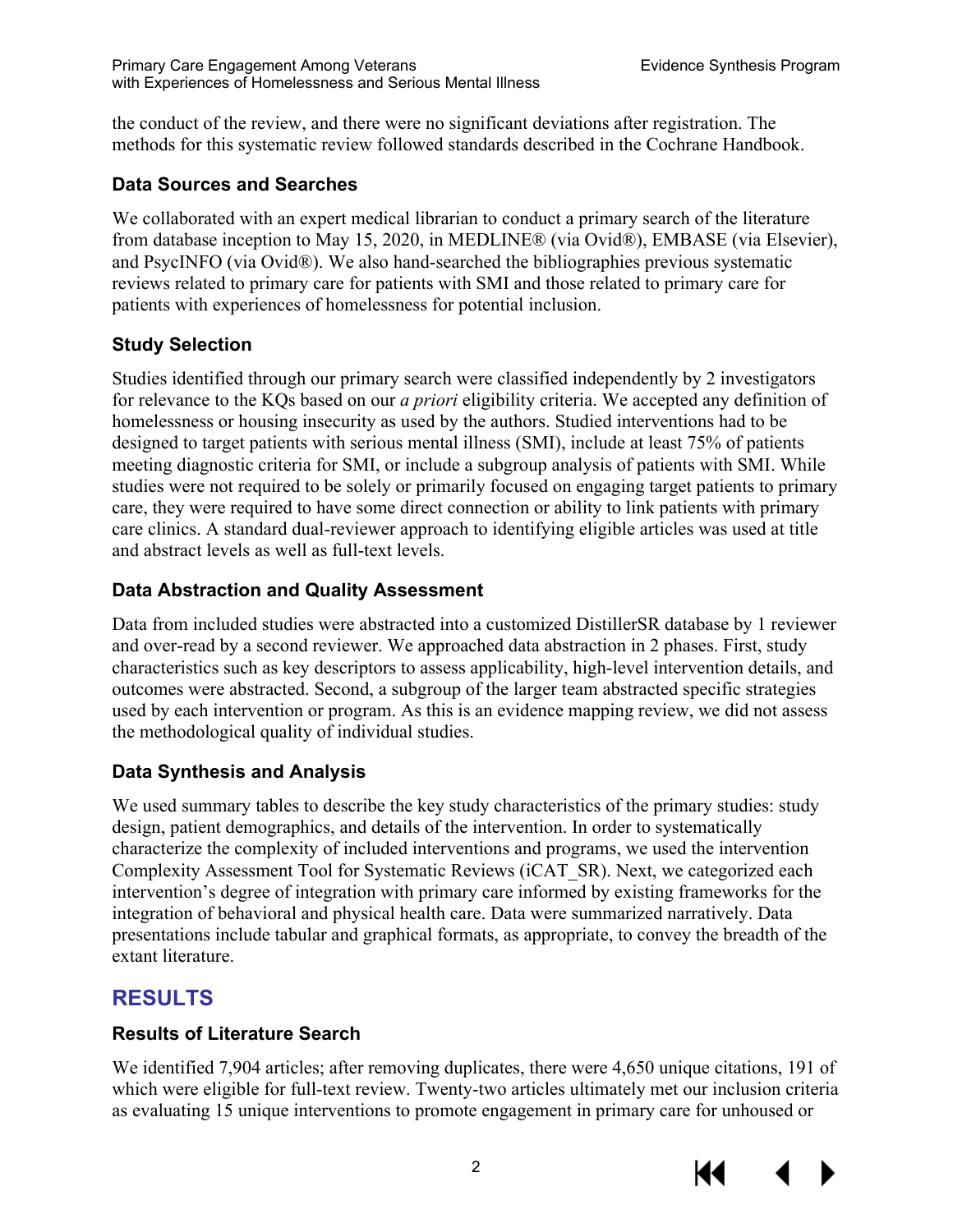housing-insecure adults with SMI. Seven studies evaluated the multi-site comparative federal demonstration program, Access to Community Care and Effective Services and Support (ACCESS), and 15 studies evaluated 14 other eligible interventions. Study designs varied widely from randomized controlled trials and cohort studies to single-site program evaluations. All studies were conducted in either the United States or Canada. Most of the included studies were not designed primarily to promote primary care engagement of the target population despite featuring interventions that included engagement with primary care.

#### **Summary of Results for Key Questions**

#### *Key Question 1*

We identified all intervention strategies described in each included study. Individual studies typically combined multiple intervention strategies, often at multiple levels (*ie*, patient, clinic, system). We identified a total of 31 unique intervention strategies across patient ( $n=22$ ), clinic  $(n=4)$ , and systems levels  $(n=5)$ . The most frequently described patient-level strategies were health education, motivational interviewing, interdisciplinary intake, service navigation, and material assistance for housing. The most frequently described clinic-level strategies were multidisciplinary teams, employee training to care for this population, and established relationships with partner agencies. The most frequently described system-level strategies were data sharing and client monitoring technology. Primary care integration strategies were evenly distributed across studies and included the following not mutually exclusive categorizations: colocation, interdisciplinary care planning, standard referral, and enhanced referral (pre-existing relationships without regular structured contact). ACCESS sites evaluated tailored systems integration strategies to promote care coordination across social and medical care for persons with experiences with homelessness and mental illness. Strategies used by ACCESS sites ranged from information sharing across agencies, co-location, use of interagency service delivery teams, and use of standardized eligibility criteria. The median duration of these intervention was 12 months and ranged from 6 weeks to 2 years, although 6 studies and 7 ACCESS studies report did not report information about duration.

We categorized the complexity of included interventions using the iCAT SR tool. Common intervention areas of moderate to high complexity included having multiple active intervention components that targeted a complex collection of behaviors, employing a high degree of tailoring or flexibility for individual patient needs, being susceptible to significant impact from patientand provider-level factors, and potential for interactions between intervention components (*eg*, interdisciplinary care across multiple facets patient care). In contrast, we found aspects of lowlevel complexity around skill requirements for patients, and program staff needing little training beyond their discipline specific skills.

While in keeping with an evidence map, we did not seek to synthesize the effects of interventions described in the included articles. However, we report the findings of included articles as reported by the authors which suggest possible benefit in the areas of improved health outcomes, reduced emergency room/hospital utilization, increased primary care use, and reduced criminal recidivism; in addition, reported findings suggest that integration of care across agencies within a larger system is complex and requires intentional efforts.

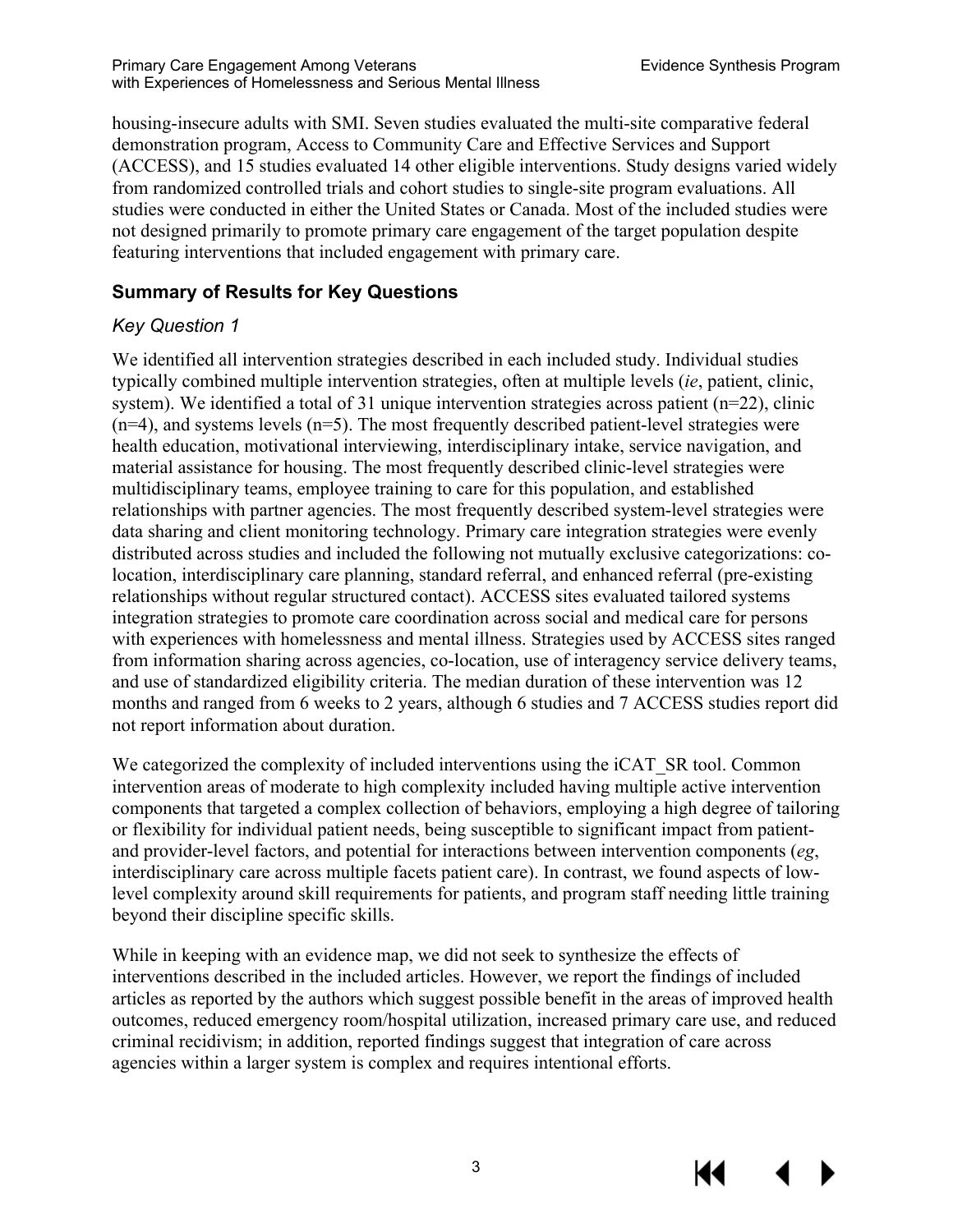#### *Key Question 2*

We also mapped measured outcomes to the patient, clinic, and systems level. Patient-level outcomes were most frequently assessed. We categorized patient-level outcomes as mental and physical health; community functioning; care utilization, patient experiences; and unmet needs and barriers to care. The most commonly reported outcomes included mental health, substance use, criminal justice involvement, housing, and hospitalizations. Outcomes that specifically addressed primary care engagement included number of primary care visits and number of days to primary care engagement. The clinic-level outcomes varied widely and only fidelity to care model was measured in more than 1 study. System-level outcomes were reported least frequently, though integration strategies and service link were measured in more than 1 study. While validated self-report measures were used for many of the patient-level outcomes, in general, the same outcome measures were not used consistently across studies.

### **DISCUSSION**

#### **Key Findings**

We identified 22 publications describing 15 unique studies. We categorized integration strategies to promote primary care engagement for adults with experiences of homelessness and SMI. Strategies used across studies varied, but primarily targeted patient levels (*eg*, health education, evidence-based interactions such as motivational interviewing) with fewer strategies at the clinic (*eg*, employee training, multidisciplinary teams) or system levels (*eg*, data sharing). Almost all studies used strategies at multiple levels. The most common outcomes assessed included patient mental health, substance use, criminal justice involvement, housing, and inpatient utilization. Interventions evaluated by included studies displayed notable complexity around aspects such as the number of behaviors targeted, number and interaction of intervention components, and individual patient-level tailoring allowed.

#### **Applicability**

While some included studies were conducted in VA clinical settings, the majority were not. As such, readers should use caution when generalizing these findings to a Veteran population.

#### **Research Gaps/Future Research**

We identified several areas for future research. First, these interventions have high relevance for patients who have been involved in the justice system and there is a need for more work with this population. Second, interventions should focus on maintaining primary care engagement over time as a critical focus for improving long-term health outcomes. Third, there is a need to validate outcome measures used in these studies to allow synthesis across future studies, particularly in relation to primary care engagement.

#### **Conclusions**

We mapped the breadth of literature seeking to engage adults with experiences of homelessness and SMI with primary care, including localized interventions to national multi-site demonstration projects. In general, primary care engagement was not the primary objective of these studies. We found that programs are typically highly complex and employ multiple intervention strategies, usually across patient, provider, and system levels. This literature could be improved by rigorous